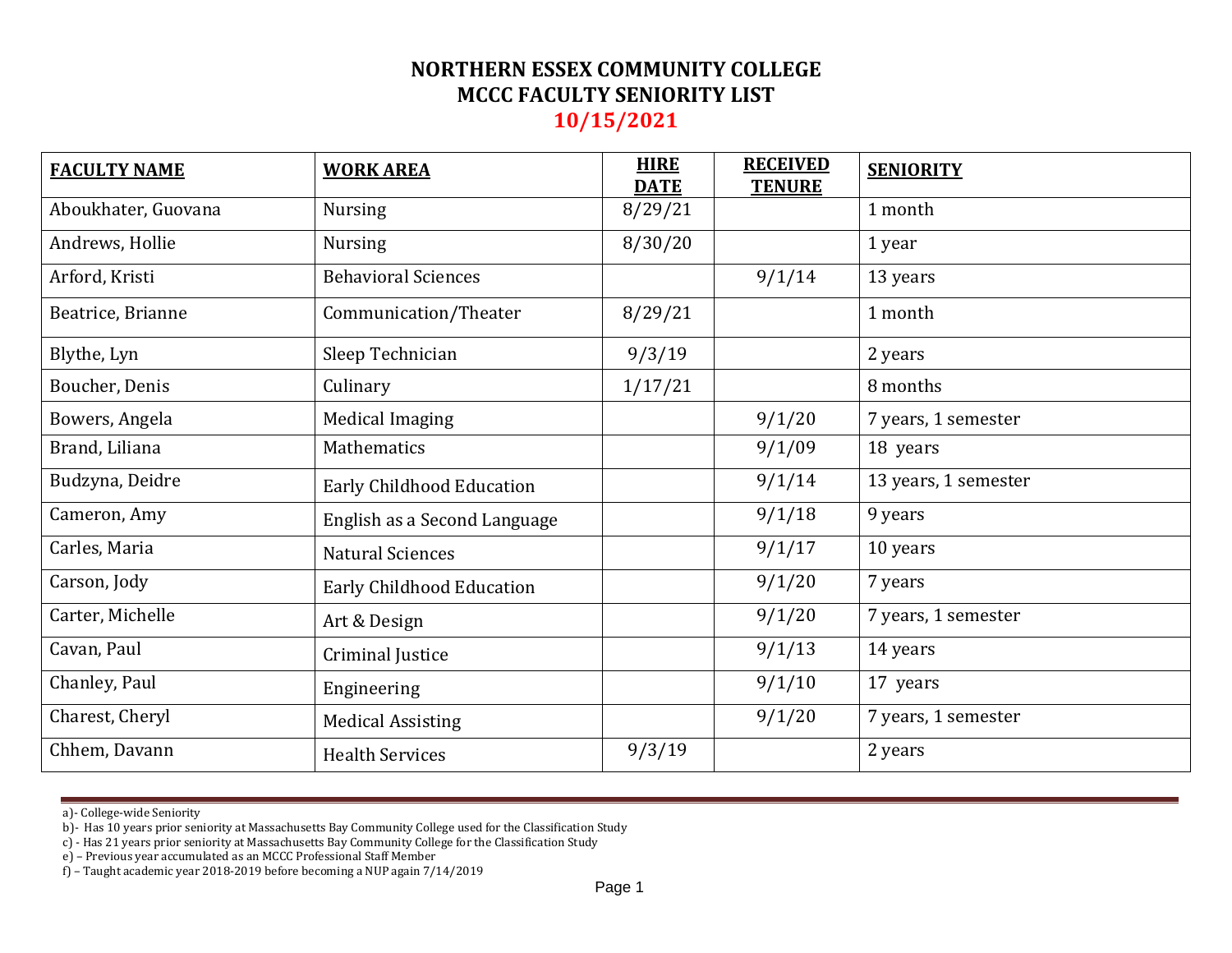| <b>Natural Sciences</b>               |         | 9/1/17  | 10 years                                                                                   |
|---------------------------------------|---------|---------|--------------------------------------------------------------------------------------------|
| <b>Natural Sciences</b>               |         | 9/1/20  | 7 years                                                                                    |
| <b>Accounting and Business</b>        | 8/29/21 |         | 1 month                                                                                    |
| <b>Public Health</b>                  | 9/4/16  |         | 5 years                                                                                    |
| <b>Respiratory Care</b>               | 9/1/19  |         | Became a FT Faculty on 8/29/21;<br>PT Seniority = $2$ years + 1 month;<br>2 years, 1 month |
| Accounting<br>(Developmental Reading) |         | 8/31/83 | 47 years                                                                                   |
| First Year Seminar                    |         | 9/1/21  | 6 years                                                                                    |
| English                               |         | 9/1/13  | 14 years                                                                                   |
| <b>Human Services</b>                 | 8/29/21 |         | 1 month                                                                                    |
| <b>Nursing</b>                        |         | 9/1/20  | 7 years                                                                                    |
| <b>Developmental Mathematics</b>      |         | 9/1/17  | 10 years                                                                                   |
| Paramedic Technology                  |         | 9/1/21  | 6 years                                                                                    |
| <b>Deaf Studies</b>                   |         | 9/3/00  | 27 years                                                                                   |
| <b>Behavioral Sciences</b>            |         | 9/1/14  | 13 years                                                                                   |
| <b>Natural Sciences</b>               |         | 9/1/09  | 17 years, 1 semester                                                                       |
| <b>Natural Sciences</b>               |         | 9/1/10  | 17 years                                                                                   |
| English                               |         | 9/1/14  | 13 years, 1 semester                                                                       |
|                                       |         |         |                                                                                            |

b)- Has 10 years prior seniority at Massachusetts Bay Community College used for the Classification Study

c) - Has 21 years prior seniority at Massachusetts Bay Community College for the Classification Study

e) – Previous year accumulated as an MCCC Professional Staff Member

f) – Taught academic year 2018-2019 before becoming a NUP again 7/14/2019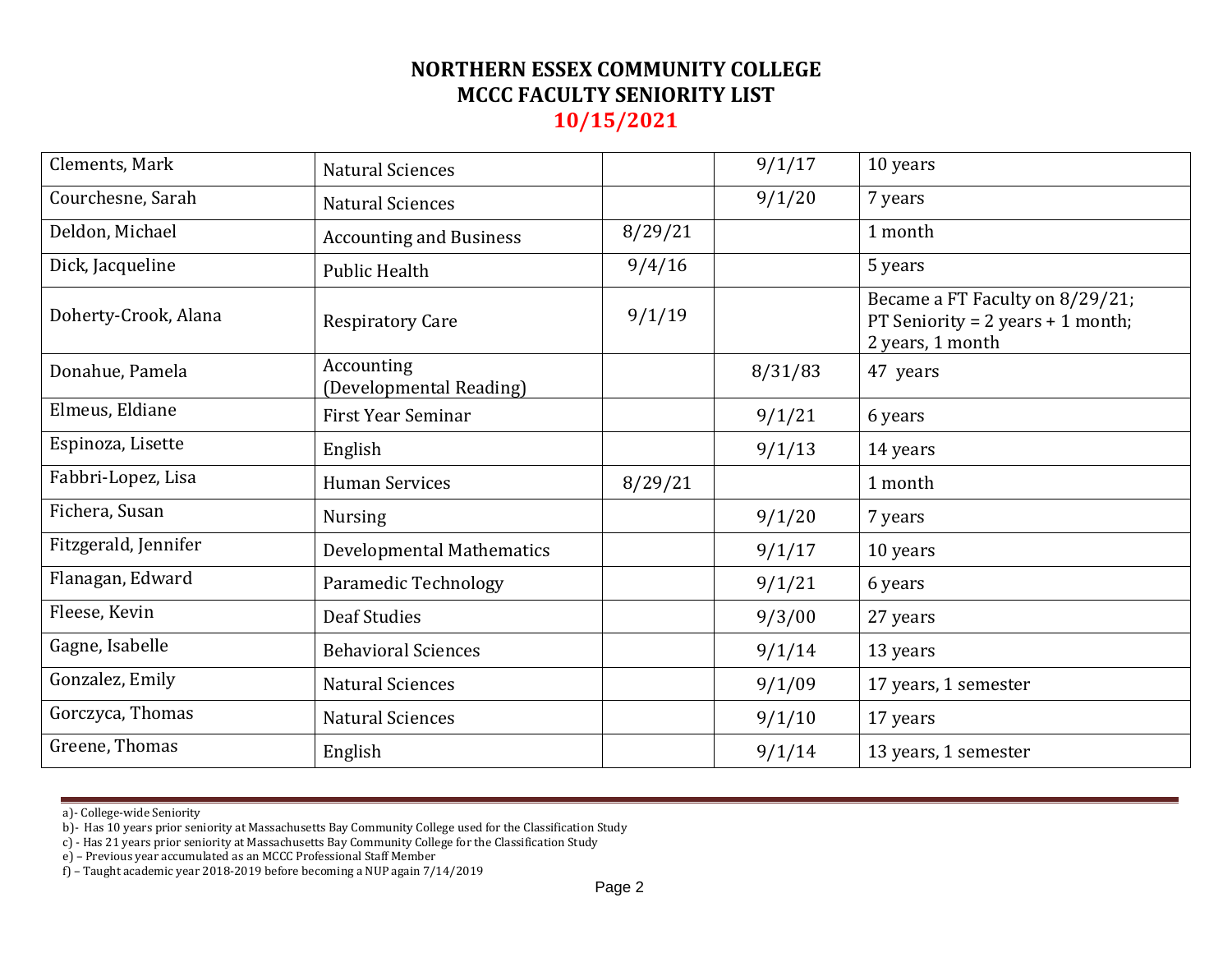| Gunning, Meredith         | Philosophy                                                    |         | 9/1/10 | 17 years                                                                   |
|---------------------------|---------------------------------------------------------------|---------|--------|----------------------------------------------------------------------------|
| Heymans, Lori             | <b>Engineering Mathematics</b><br>(Developmental Mathematics) |         | 9/1/08 | $(15 \text{ years} + 3 \text{ years})$<br>$(19 \text{ years})$ (a) (Total) |
| Holden-Gouveia, Adrianna  | <b>Computer Information Sciences</b>                          |         | 9/1/19 | 8 years                                                                    |
| Holmes, Kathleen          | Liberal Arts                                                  |         | 9/1/19 | 8 years                                                                    |
| Hunter, Gordon            | Chemistry                                                     | 8/29/21 |        | Started at MassBay CC on 8/25/19;<br>2 years                               |
| Welch Hudson, Kathleen    | <b>Medical Assisting</b>                                      |         | 9/1/09 | 18 years, 1 semester                                                       |
| Hurajt, Ginger            | English<br>(Developmental Writing)                            |         | 9/5/04 | 23 years                                                                   |
| Jackson-Stevens, Jennifer | <b>Respiratory Care</b>                                       |         | 9/1/15 | 12 years                                                                   |
| Jean Michel, Elsie        | <b>Nursing</b>                                                | 9/3/19  |        | 2 year                                                                     |
| Joubert, Scott            | Criminal Justice                                              |         | 9/1/15 | 12 years                                                                   |
| Kane, Sheila              | <b>Nursing</b>                                                |         | 9/1/09 | 17 years                                                                   |
| King, Rachel              | Mathematics                                                   |         | 9/1/21 | 6 years                                                                    |
| Leaffer, Douglas          | Engineering                                                   | 9/2/17  |        | 4 years                                                                    |
| Lyng, Kimberley           | Liberal Arts                                                  | 8/29/21 |        | 1 month                                                                    |
| Maagoul, Habib            | Mathematics                                                   |         | 9/1/18 | 9 years                                                                    |
| Machado, Patricia         | Economics                                                     |         | 9/1/14 | 13 years, 1 semester                                                       |
| MacKenna-Rice, Brian      | <b>Human Services</b>                                         |         | 9/1/21 | 6 years                                                                    |

b)- Has 10 years prior seniority at Massachusetts Bay Community College used for the Classification Study

c) - Has 21 years prior seniority at Massachusetts Bay Community College for the Classification Study

e) – Previous year accumulated as an MCCC Professional Staff Member

f) – Taught academic year 2018-2019 before becoming a NUP again 7/14/2019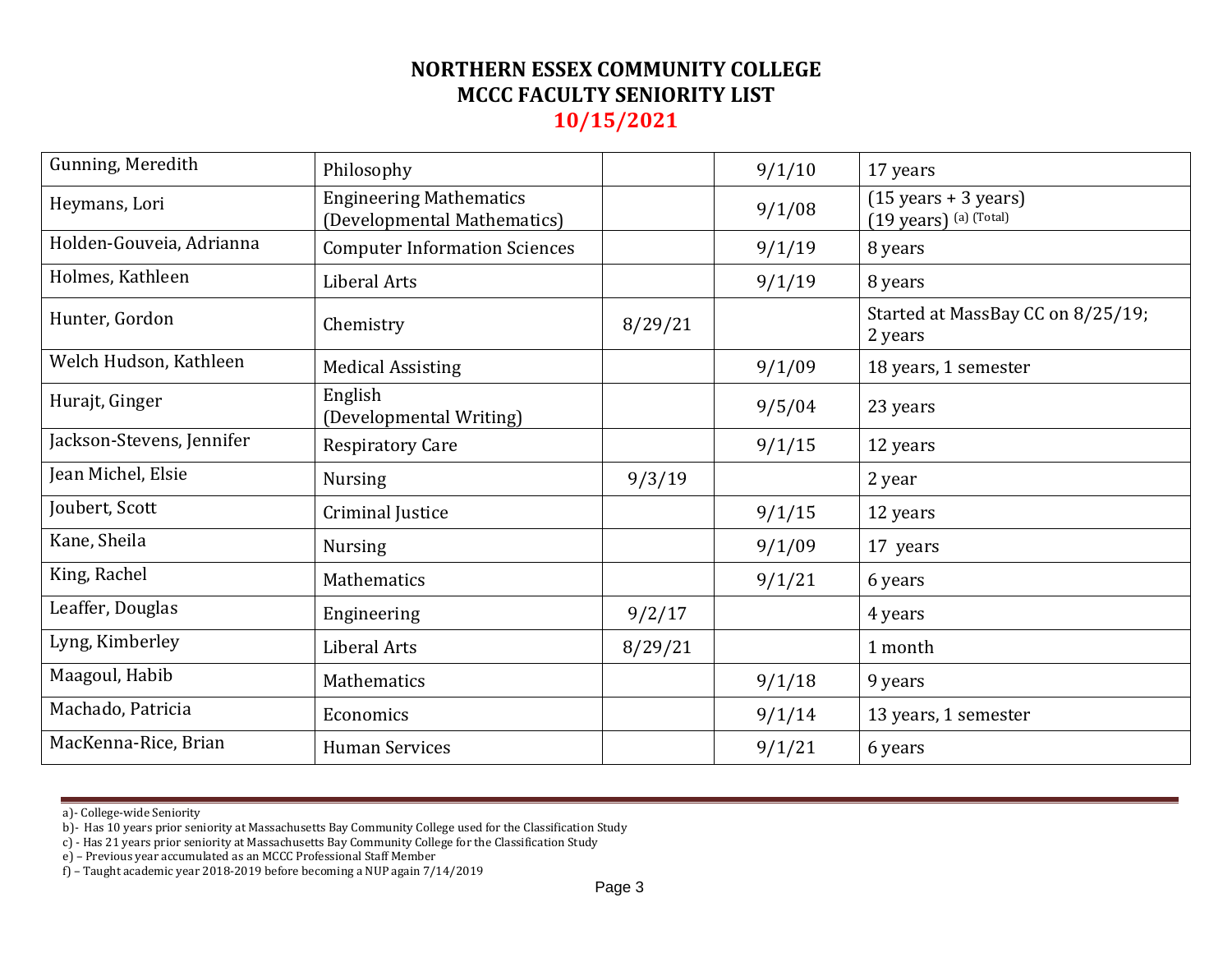| Marquis, Donna         | Dental Assistant                       |         | 9/1/14 | 13 years             |
|------------------------|----------------------------------------|---------|--------|----------------------|
| McLennan, Jaime        | <b>Nursing</b>                         |         | 9/1/20 | 7 years              |
| Miller, Chernice       | English                                | 8/29/21 |        | 1 month              |
| Mitchell, Kevin        | <b>Natural Sciences</b>                |         | 9/1/14 | 13 years             |
| Muller, Sheila         | <b>Business</b>                        | 9/2/18  |        | 3 years              |
| Palermo, Mark          | English as a Second Language           |         | 9/1/90 | 35 years             |
| Penta, Michael         | <b>Computer Information Science</b>    |         | 9/1/18 | 9 years              |
| Pierre, Sheila         | <b>Behavioral Sciences</b>             |         | 9/1/21 | 6 years              |
| Pollock-Ciampi, Judith | <b>Business</b><br>(Paralegal Studies) |         | 9/4/05 | 22 years             |
| Portanova, Patricia    | English                                |         | 9/1/20 | 7 years, 1 semester  |
| Reinhold, Mark         | <b>Natural Sciences</b>                |         | 9/1/10 | 16 years             |
| Richards, Paula        | English as a Second Language           |         | 9/1/14 | 13 years             |
| Rose, Rebecca          | Developmental Mathematics              |         | 9/1/18 | 8 years (e) (1 year) |
| Russell, Stephen       | History                                |         | 9/1/09 | 18 years             |
| Schade, Patricia       | Developmental English<br>(Reading)     |         | 9/1/13 | 14 years             |
| Schuster, Ethel        | <b>Computer Information Science</b>    |         | 9/1/09 | 18 years             |
| Slaner, Stephen        | <b>Political Science</b>               |         | 9/1/12 | 15 years             |
| Sparrow, Kristen       | <b>Computer Information Science</b>    | 1/17/18 |        | 3 years, 1 semester  |

b)- Has 10 years prior seniority at Massachusetts Bay Community College used for the Classification Study

c) - Has 21 years prior seniority at Massachusetts Bay Community College for the Classification Study

e) – Previous year accumulated as an MCCC Professional Staff Member

f) – Taught academic year 2018-2019 before becoming a NUP again 7/14/2019